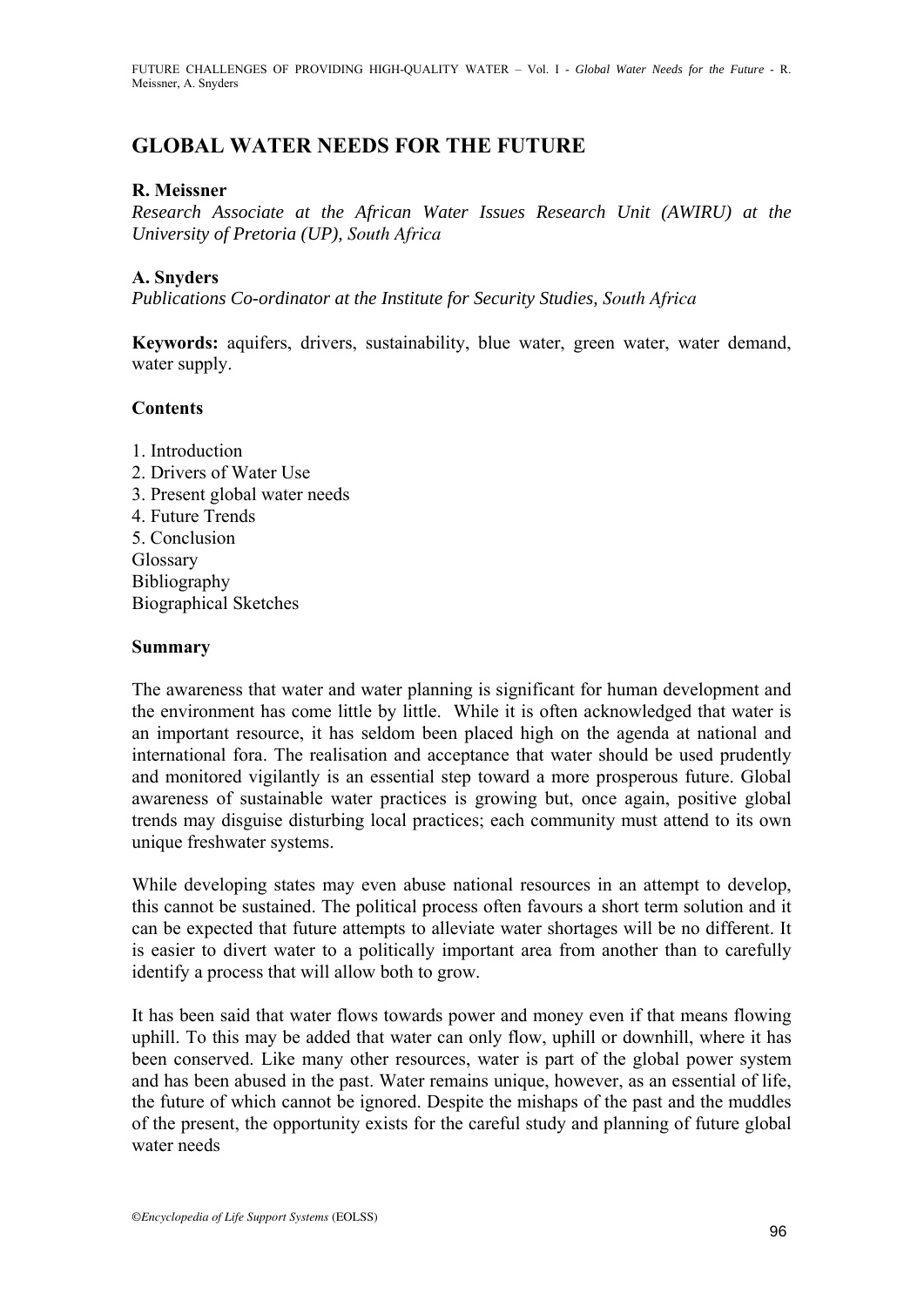# **1. Introduction**

Any discussion of future water needs must acknowledge that while it is possible to sketch a picture of the global future, water use is a local activity that affects individuals and small communities as much as it does sovereign states and large commercial enterprises. Global averages are only useful when they allow a better understanding of individual and community use of water. That water is unevenly available is a principle that will guide this analysis of future water needs. One community may have more water than it can use while another may have so little water that its survival is at stake. While humans and ecosystems can tolerate and sometimes depend on an uneven supply of water, there is generally a continuous and growing demand for water. It can be said that the flow of water through the biosphere is like the flow of blood through a body. The relationship between the constant demand for water and the uneven supply is crucial. If well-managed, it can help society in its search for a better life. If water needs are not carefully matched to the supply, disaster becomes unavoidable. Need and demand must conform to supply and access.

At the outset it is important to distinguish between water that is naturally available and that which is made accessible in one way or another for use by a community. Geographical differences and seasonal changes are perhaps the most obvious factors that affect the amount of water naturally available to a particular community. Whatever else changes in the future, these factors will still affect the rhythm of future water needs. Communities also make use of additional water that does not occur naturally but must be made available through engineered means. Dams, pipelines and canals are the most well-known of these

Water needs, though continuous, are not constant. They are driven by factors such as population growth and economic development; two very powerful drivers of water use. Large populations with growing productive capacities are known to use considerable amounts of water. It is clear that populations do not grow or become significantly productive without a related rise in demand for water. This observation draws yet another distinction: between those societies which are growing and productive and those which are not. While these two groups have much in common, it is useful to treat them separately since their water needs are quite different in many respects. For instance, societies reliant on agriculture as a source of income use large amounts of water as a primary input whereas societies with an advanced industrial capacity and an economy based on services allocate freshwater resources more carefully and usually more efficiently; thus while their absolute water needs are greater, water forms a smaller part of the total resources used.

While all communities do need water, it soon becomes apparent that different types of water are needed. Many researchers use the terms "blue water" and "green water" to explain these differences. Blue water refers to that which is available in streams, lakes and underground aquifers. Dams are built to store blue water and control it for distribution through controlled channels. Green water has been defined as the water supply for all non-irrigated vegetation, including forests and woodlands, grasslands and rain-fed crops. These basic differences are important since they allow more useful detail in this sketch of global water needs in the future.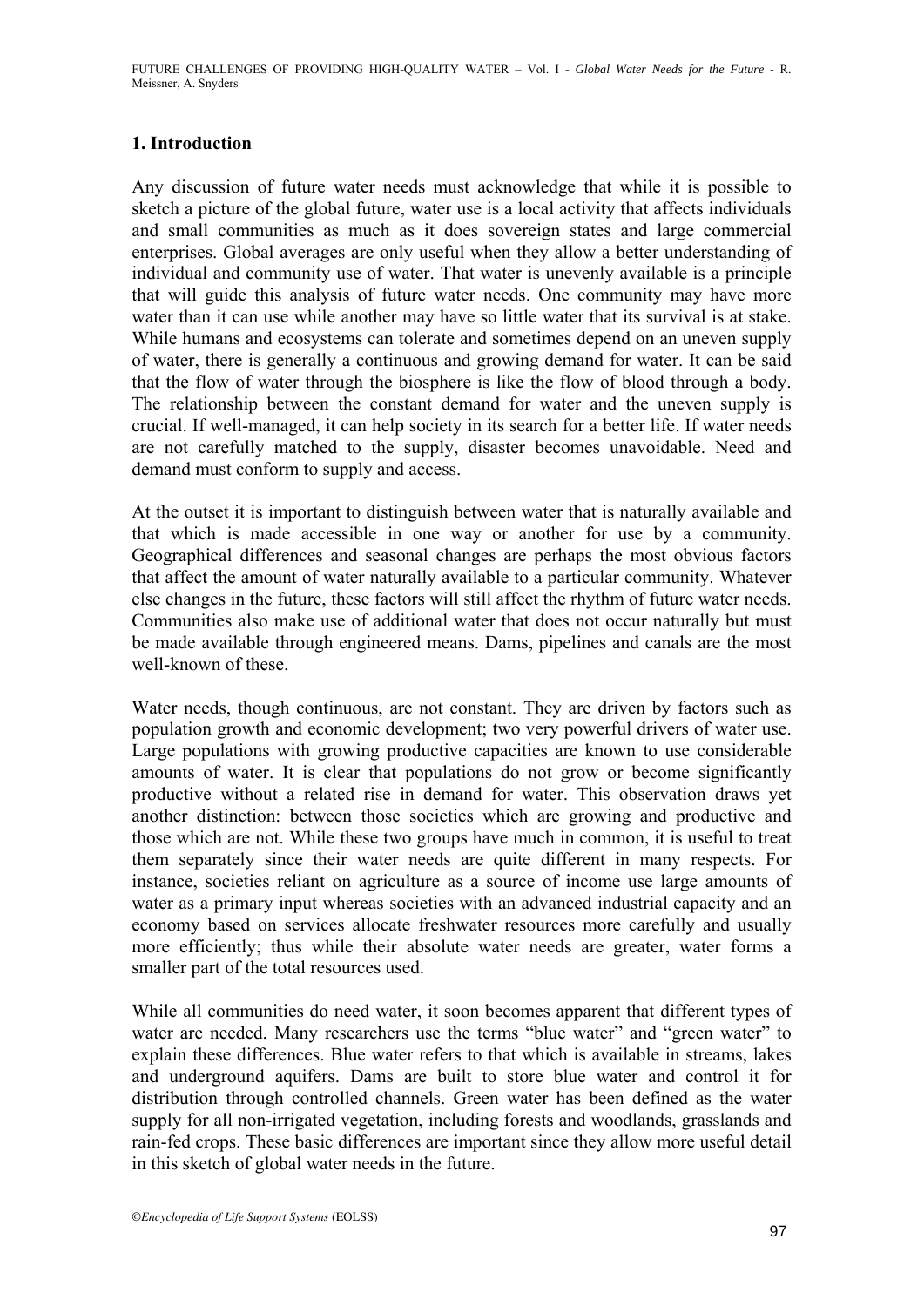Writing about the future is seldom free of subjective views. In the case of water, most stated views fall into two broad categories: those who predict that water is bound to become even more scarce thus limiting growth and becoming a source of conflict and misery, and those who believe that society and the environment will adapt to changes and that water scarcity is unlikely to be of global catastrophic proportions. A good argument can be made for both views since the human capacity for ingenuity is equal only to its talent for destruction. This article will explore the future drivers of global water resources. In the first section the current drivers of water resource use will be looked at. The second part will be devoted to present global water needs, with the third section of the article looking at future trends in water use. In the last part of the article a conclusion will be drawn.

# **2. Drivers of Water Use**

There are specific circumstances in which the amount of water used by a community rises and falls. Sometimes when more is available, more will be used. In this respect water is like many other resources. If it is perceived to be plentiful, and it is useful, then it is unlikely to be used sparingly. When very little water is available, care is usually taken to make good use of existing stocks and provision is made to secure a continuous supply. However, irrespective of how much is available, human populations and the environments that surround them require a minimum amount of fresh water to function. As a result, it is necessary for communities to intervene in the natural course of events to ensure a steady supply of fresh water. The healthy growth of a population and the expansion of its economic activities, both of which require water, are generally regarded as essential to the attainment of a better life for the community. As a result they are encouraged by national and regional development institutions. The lesson here is that in order to foresee or control future water use, it is necessary to understand the water resource demands of economic expansion and rising populations. Economic expansion can be further broken down into industrial development and irrigated agriculture.

Over the centuries, humans have found water useful for far more than the essentials of drinking and growing food. Rivers often form the boundary between many sovereign states and acquire an importance beyond their practical use. Trade and the transport of goods and people occurs along and upon stretches of water. Water is used in many recreation activities and is also central to many religious ceremonies. The movement of water has also been harnessed and used to increase the power of humans over their environment.

# **2.1 Population growth**

In 1900 the world population was 1.6 billion. In the next 95 years it increased to over 6 billion. This huge increase has had a significant effect on the amount of freshwater withdrawn or diverted from normal runoff. As populations grow, more people interact with water in some way or another than ever before. Large communities need more water for washing and cleaning and require still more for electricity supply. The list of human activities that involve water is long and becoming longer. More efficient use of water can reduce the total somewhat but population growth will remain a key determinant of future water needs. As populations grow, more food needs to be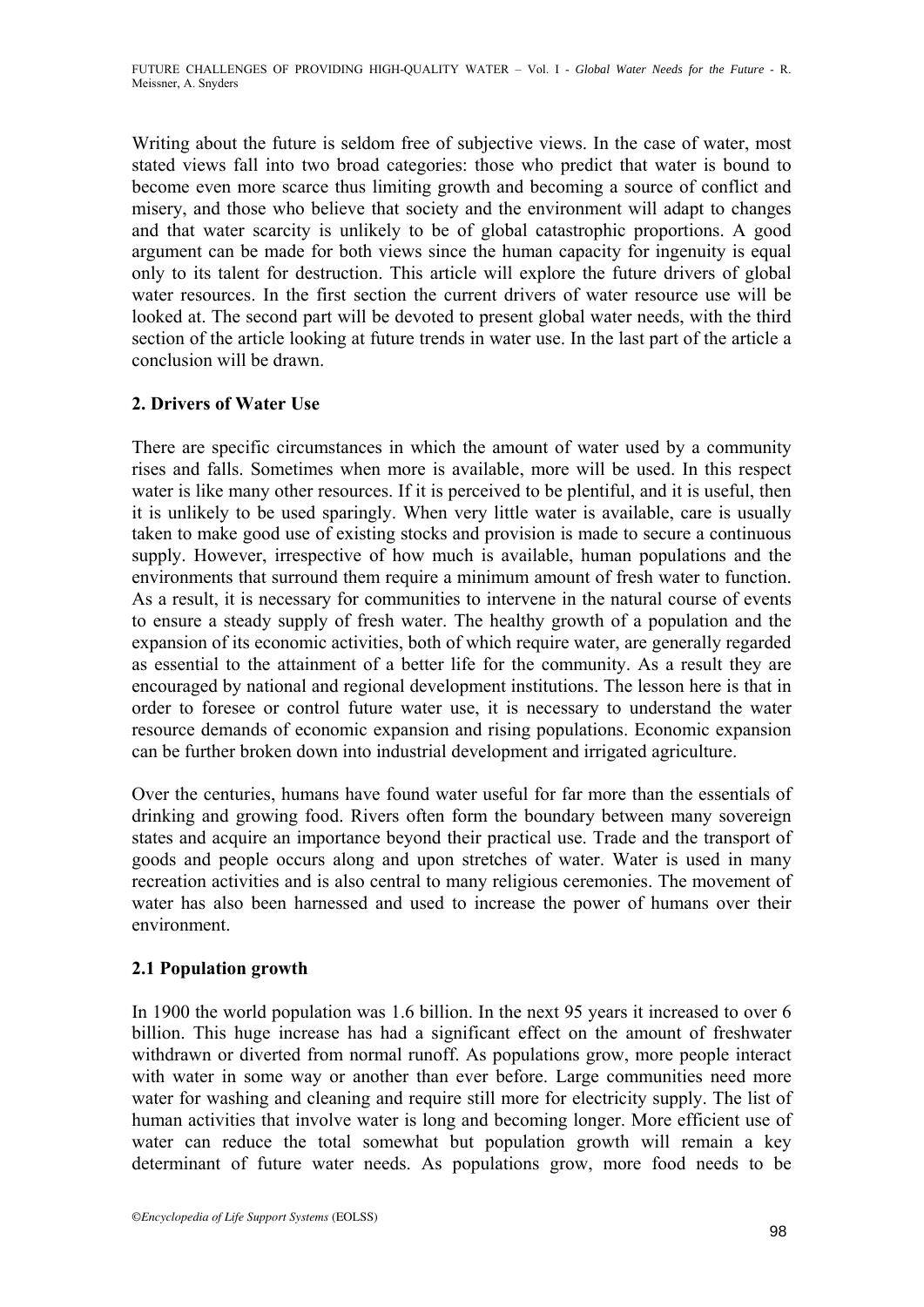- -
- 
- -
- Visi[t: http://www.eolss.net/Eolss-sampleAllChapter.aspx](https://www.eolss.net/ebooklib/sc_cart.aspx?File=E2-25-01-03)

#### **Bibliography**

Adams W.M. (1998). *Wasting the Rain: Rivers, People and Planning in Africa.* London: Earthscan Publications. [Practical examples of water projects are discussed critically ; River development plans are evaluated.]

Gleick P.H. (1999) *The World's Water: The Biennial Report on Freshwater Resources.* Washington DC: Island Press. [A report that reflects current thinking on water, gives an update of how freshwater is used and the current state of water planning.]

Hillel D. (1994) Rivers of Eden: The struggle for water and the quest for peace in the Middle East. Oxford, UK: Oxford University Press. [This book tells of how water scarcity is intertwined in the conflicts of the Middle East.]

Lundqvist J. *et al.* (1999). *Adapting to Growing Water Scarcity: Ecological and Social Challenges.*  Report prepared for the Food and Agricultural Organisation. [This suggests a new way of thinking about water supplies, classifies water and identifies challenges for future water needs.

Rosegrant M.W. (1997). *Water Resources in the 21st Century: Challenges and Implications for Action.*  Washington, USA: International Food Policy Research Institute. [This presents an overview of the salient points to be considered in water policy planning.]

Thomas C. and Howlett D. (1987). *Resource Politics: Freshwater and Regional Relations.* Philadelphia, USA: Open University Press. [Chapter Eight of this source focuses on the politics of interstate management of water resources in East Central Europe and Central Asia.]

*Turton A.R. (1999) Water Scarcity and Social Adaptive Capacity: Towards an understanding of the social dynamics of water demand management in developing countries.* London: School of African and Oriental Studies; MEWREW Occasional Paper No.9. [A paper discussing how societies cope with water scarcity.]

#### **Biographical Sketches**

**Richard Meissner** received his training as a political scientist at the Rand Afrikaans University (RAU) in Johannesburg. He obtained a Magister Artium (M.A.) degree in Political Studies from the same university in 1999 and is currently busy with a D.Phil. in International Relations at the University of Pretoria (UP). He was one of the first students in South Africa to complete a Master's thesis on water politics.

He was employed by the Political Studies department at the Rand Afrikaans University from 1996 to 1998 as a research assistant. He is currently employed as a research associate by the African Water Issues Research Unit (AWIRU) which he joined in 1999. He was involved in a number of studies regarding the management of national and international water resources in Southern Africa and the Middle East. He has also written a number of articles which were published in accredited journals. His scope of interest lies within the field of water politics and particularly the interaction of divers actors **TO ACCESS ALL THE 17 PAGES OF THIS CHAPTER,**<br> **Visit:** http://www.colss.net/Folse-sampleAllChapter.aspx<br>
1998). Worsing the Rain: River, Propide and Panuing in Africa. 11-administration<br>
(1998). Worsing the Rain: River,